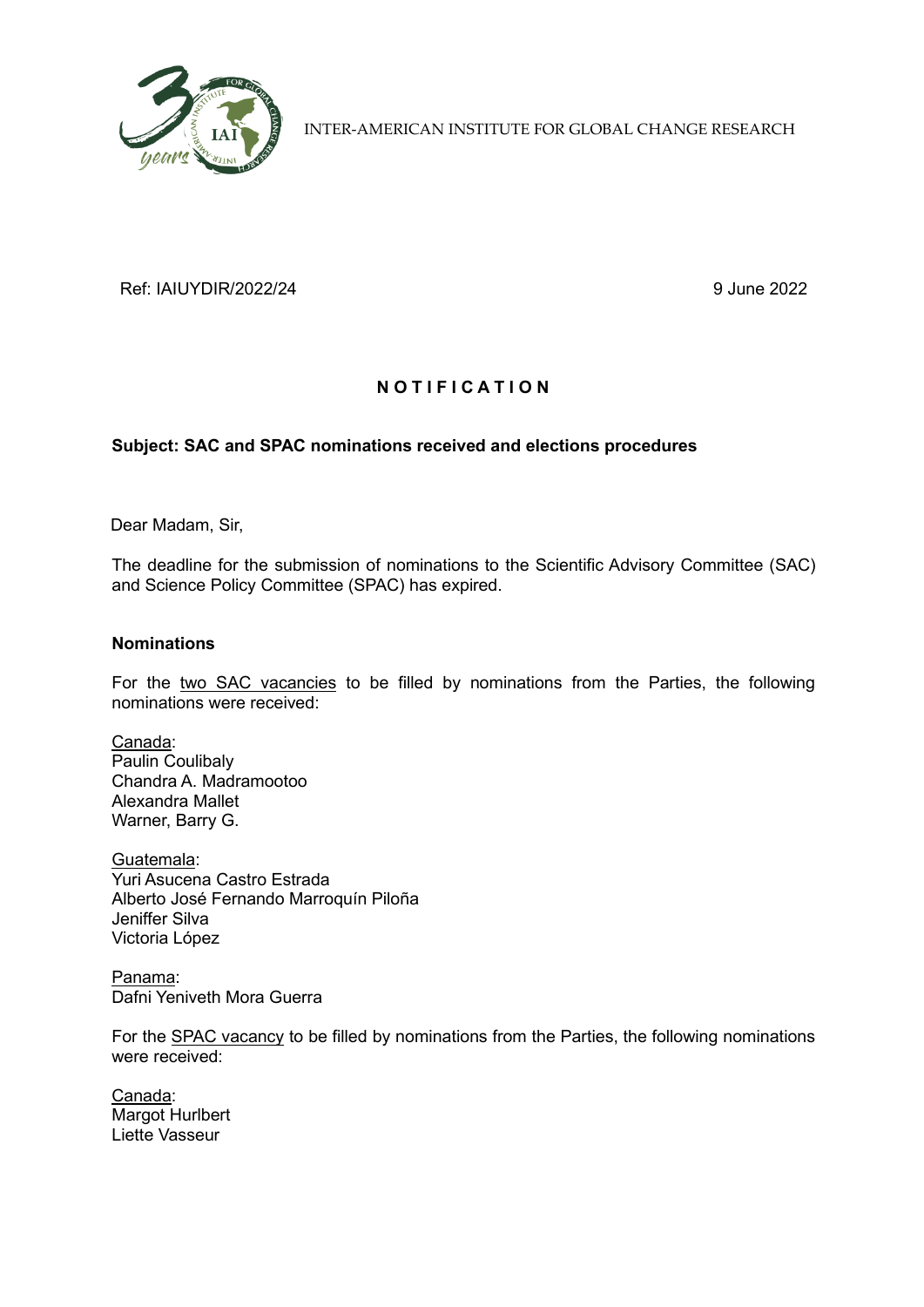### Panama:

Harry Ricardo Brown Araúz

*Rule 60* of the *Standing Rules of the Conference of the Parties of the Inter-American Institute for Global Change Research (as approved by CoP-21, June 2013, Montevideo)*, states:

*The Members of the Executive Council and of the Scientific Advisory Committee shall be elected by secret ballot. In such elections, each accredited Party shall vote for the number of names equal to the number of vacancies to be filled as provided in Chapter X of these Rules, and in the Standing Rules of the Executive Council.*

*Rule 62* of the *Standing Rules of the Conference of the Parties of the Inter-American Institute for Global Change Research* (as approved by CoP-21, June 2013, Montevideo), states:

*When votes are cast by secret ballot, the Chair of the Conference of the Parties shall designate two Representatives to serve as tellers, who, when the balloting is for an election, shall be individuals not directly involved therein. The tellers shall be responsible for monitoring the voting, counting the ballots, deciding whether a vote is valid, and certifying the results of the voting* 

#### **Voting procedures**

An ad-hoc committee to recommend candidates, open to all Parties, will be established on 14 June 2022. The committee will meet via Zoom at a time to be determined and will make recommendations to CoP-30.

Due to the hybrid nature of CoP-30, which will be held via videoconferencing system (Zoom) and in person in Montevideo, Uruguay, the IAI Directorate will provide a dedicated email address as an alternative solution to the secret ballot to meet the requirements under *Rule 60* of the *Standing Rules* on secret ballot. Parties for whom the IAI Directorate has received accreditation and that will participate in the CoP-30 are invited to vote for their preferred SAC candidates by sending an email to vote @dir.iai.int. Ballots may be submitted on 15 June 2022, after the recommendation by the committee is made and before 16:30 GMT time, indicating:

-Two names from the SAC nominations by the Parties, as informed above. -One name from the SPAC nominations by the Parties, as informed above.

The email should indicate clearly your name, post, ministry or institution, and if your competent diplomatic authority has submitted your accreditation (permanent or for CoP-30).

Parties that have more than one accredited Representative participating in the CoP-30 shall designate one sole Representative to send the message.

Emails received will be forwarded by the Executive Director to the two tellers designated by the Conference of the Parties, during the CoP-30, on 15 June 2022, for validation.